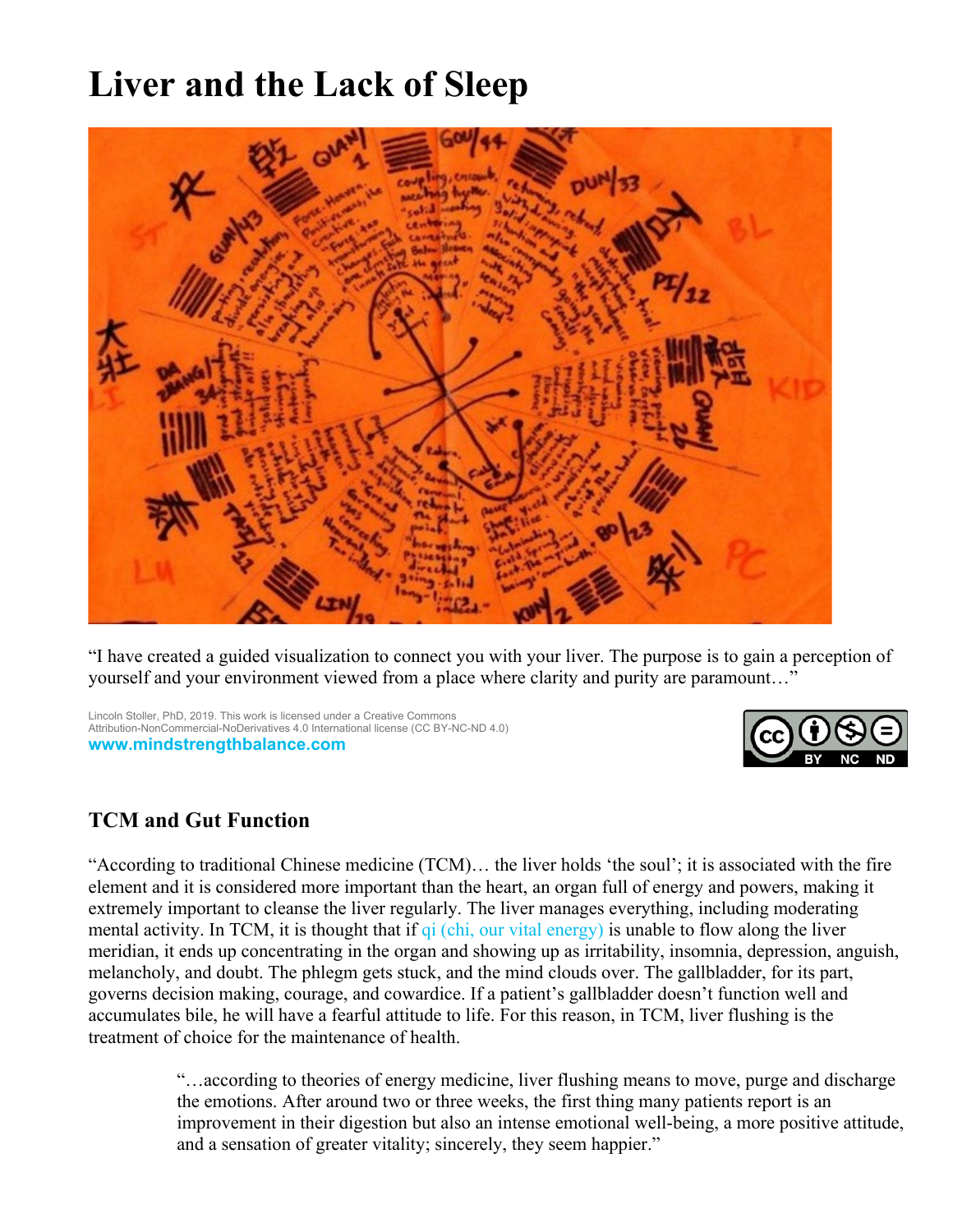from *Digestive Intelligence: A Holistic View of Your Second Brain*, by Dr. Irina Matveikova (2014)

TCM provides its own description of physiology during sleep and the psychology related to it. It divides up the period between 11pm and 7am into four sections with a different energy dominating each. You'll find summaries of this on many websites, such as in this post: "**[Traditional Chinese Organ Body Clock](https://foreverconscious.com/traditional-chinese-organ-body-clock)**." TCM ascribes insomnia to imbalances of these energy systems, as summarized here: "**[Waking Up At The Same](http://www.turningpointeacu.com/blog/2017/2/19/waking-up-at-the-same-time-each-night-the-chinese-medicine-body-clock-explains-why)  [Time Each Night](http://www.turningpointeacu.com/blog/2017/2/19/waking-up-at-the-same-time-each-night-the-chinese-medicine-body-clock-explains-why)**."

A comprehensive 2016 article by Leslie Korn reviews gut function from a Western perspective, focusing on digestive chemistry and recent insights into the Enteric Nervous System. It appeared in Vol. 4 Issue 12 of *The Neuropsychotherapist*, is free on ResearchGate.com, and can be viewed as a PDF file here: **[The Second](https://www.mindstrengthbalance.com/mindwp/wp-content/uploads/2019/01/Korn2016-SecondBrain.pdf)  [Brain: Trust Your Gut](https://www.mindstrengthbalance.com/mindwp/wp-content/uploads/2019/01/Korn2016-SecondBrain.pdf)**.



# **The Body Clock**

According to Traditional Chinese Medicine, the periods between 11pm-1am, 1am-3am, and 3am-5am have the following associations.

### **11pm – 1am: Gallbladder**

According to TCM the gallbladder "is responsible for what is exact and just." Waking during this time could involve the processing of indecisiveness and resentment. It is also associated with insufficiency; specifically being fearful or panicky about choices or outcomes, a lack of courage, initiative, and assertiveness. The gallbladder is a pivot between courage and fear. Se[e](https://www.easterncurrents.ca/for-practitioners/practitioners) **[easterncurrents.ca/the-gallbladder](https://www.easterncurrents.ca/for-practitioners/practitioners)**

#### **1am – 3am: Liver**

During this time, toxins are released from the body and fresh new blood is made. Waking during this time could involve problems with detoxification. Waking between 1am-3am may be due to repressed anger, resentment, frustration, irritability, or bitterness. The eyes are the sensory organ related to the Liver. See **[tcmworld.org/wisdom-for-liver-health](https://www.tcmworld.org/what-is-tcm/the-five-major-organ-systems/tcm-lifestyle-wisdom-for-liver-health/)**

#### **3am – 5am: Lungs**

If woken at this time, consider nerve-soothing exercises involving breathing and body relaxation. Your body is beginning to heat up at this time, so you will be more comfortable if you keep yourself warm. The lungs are associated with feelings of grief and sadness, either the expression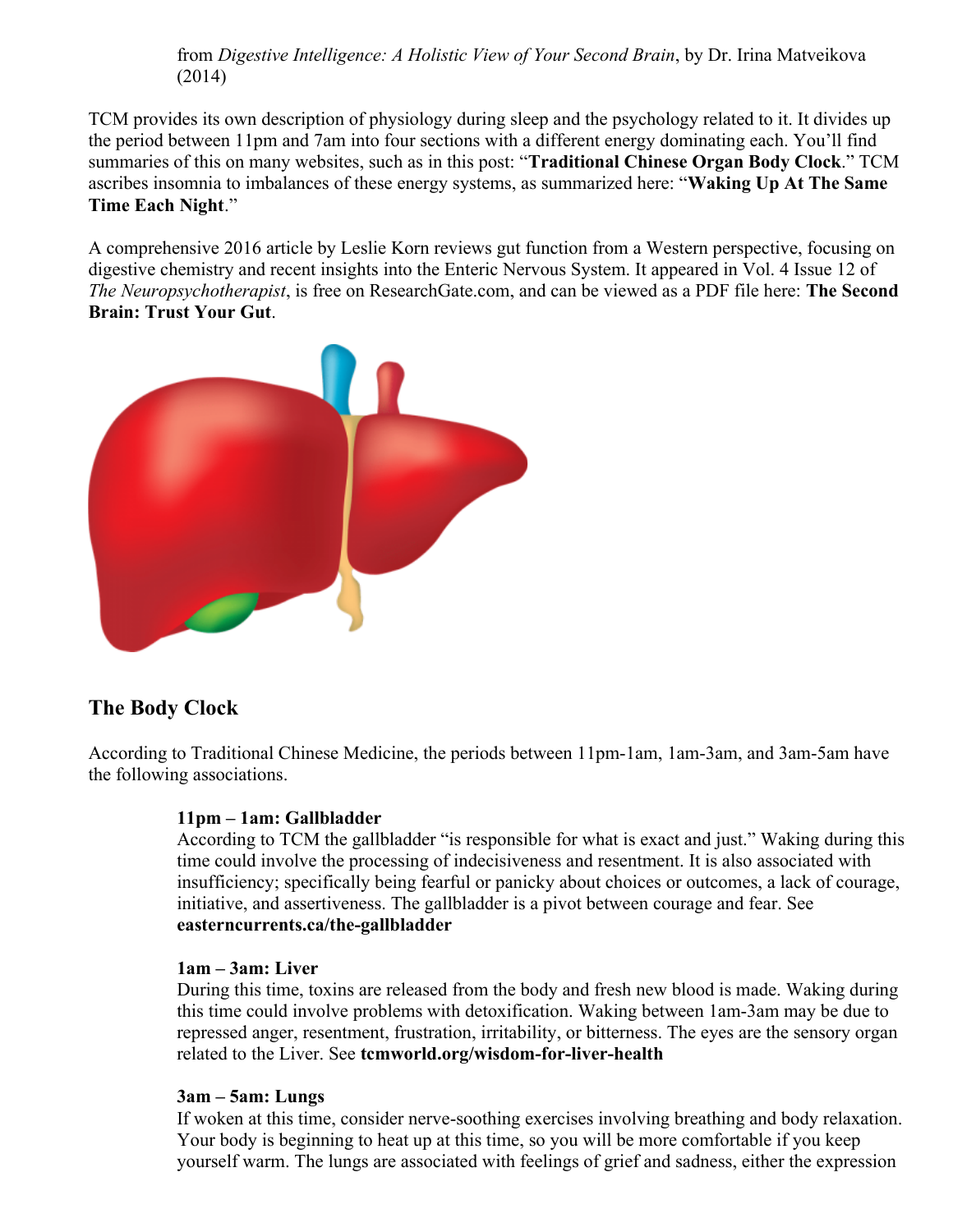or the repression of them. See **[chinesemedicineliving.com/the-lungs-in-chinese-medicine](https://www.chinesemedicineliving.com/medicine/organs/the-lungs-in-chinese-medicine/)**

## **5am – 7am:**

Large Intestine. The large intestine is all about 'letting go' physically and emotionally. Emotions of depression, irritability, discouragement, distress, releasing, compulsiveness, confusion, guilt, and regret. Physical issues of elimination pertaining to the colon, rectum, skin, bloating or dehydration. See **[fiveseasonsmedicine.com/the-large-intestin](https://fiveseasonsmedicine.com/the-large-intestine-channel-letting-go-of-whats-not-needed/)**e

I don't hold to a rigid interpretation of the TCM clock or its times, though I have studied with TCM practitioners who do. The quoted segments of the clock are flexible, as the methods by which we understand the clock are flexible. And the "organs" referred to by TCM are not the organs we know in Western medicine. TCM organs are analogs of those in Western medicine, but do not perform the same functions. TCM is concerned with energies and coordination, not objects operating separately from each other.

The TCM clock offers useful suggestions for insomnia, but your clock may be slightly different depending on constitution, habit, schedule, genetics, health, life situation, and season. Nevertheless, I invite you to consider the idea of a sequence of physically different cycles and emotional states throughout the night.



# **Trance and Guided Visualization**

I work with these issues using guided visualizations, trance, and hypnosis. I use these tools to help my clients isolate their feelings, to amplify their sensitivity to those feelings, and to better coordinate their connection, resources, and needs.

The idea is that our physical body, daily schedule, and emotional pathways are dynamically interconnected and relatively invisible to us. Trying to focus one's attention, follow one's own clues, and reconfigure one's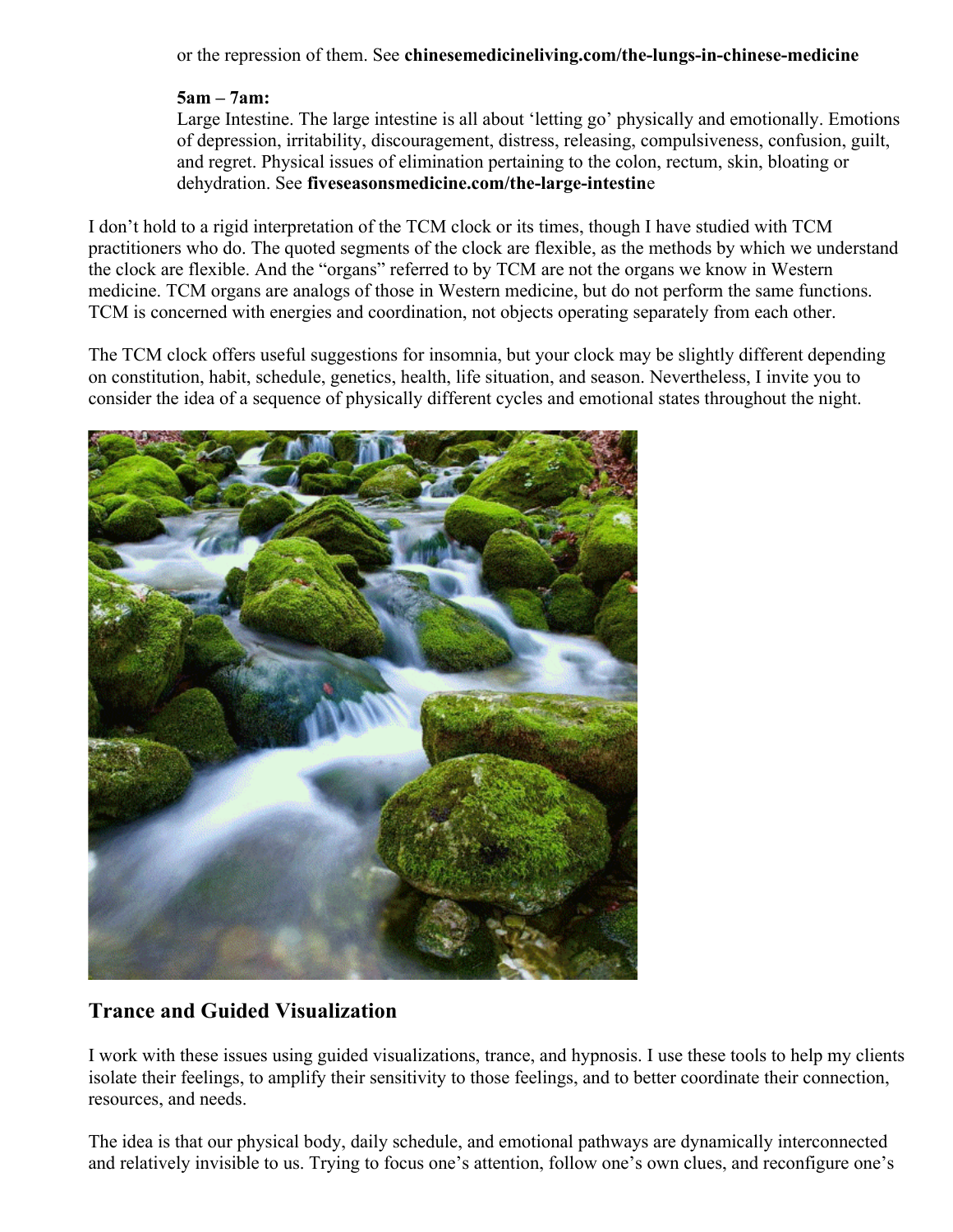energies feels like chasing a flock of birds, or a school of fish: they seem to be going every which way.

It is relatively easy to attend to the breath or digestion, and so to focus on the lungs and large intestine. It is not easy to imagine sensations of the liver and gallbladder as their musculature and operations are beyond our conscious control. For these, we must use our imagination by recalling whatever sensations and emotions are familiar. By creating a picture and feeling, we can reconnect to an otherwise neglected part of ourselves.

We can do this by relaxing and focusing on selected perceptions. Then, we move into a state that invites the emergence of feelings, ideas, and emotions. Finally, we attune to inclination, intuition, and subtle perceptions that we otherwise obscure with agitation, cogitation, irritation, tension, and our generally incessant mental chatter.

We want to experience multiple levels of awareness, and to recognize ourselves as composed of multiple personalities with different levels of awareness. We want to recognize our obsession with certain issues and how we react in compulsive ways. To relax these reflex behaviors, and regain the ability to regulate ourselves.

*The Healer Within, Using Tradition Chinese Techniques to Release Your Body's Own Medicine*, by Roger Jahnke, 1997, is a 13-chapter book on self-care in Chinese medicine. Chapter 7 deals specifically with meditation and deep relaxation.

I have created a guided visualization to connect you with your liver. The purpose is to gain a perception of yourself and your environment viewed from a place where clarity and purity are paramount. This might be a new sense of self, or the strengthening of an existing self. This is the personality that you want to evoke and adopt when you awake between 1AM to 3AM, when the Chinese medicine clock says your body is working with these energies. Also, it is an awareness of self based on purity and cleansing, such as would serve you if you're dealing with chronic liver issues, and will benefit all of us in support of our liver's function at any time of day.

After following this visualization I can place my awareness in my liver. I can hear different bodily signals. From this state of mind I believe I can better pay attention to my liver and its signals, much as you can suddenly hear each word of a muffled conversation once you know what words are being said. And it cannot be denied that you do have sensations in your liver; just ask anyone who's experienced the passing of gall stones.

I sell this audio file, but you can download it for free using the coupon code **IMALIVER19**. This code will discount the price to zero if used before the end of 2019. Listen to this audio file once a day for seven consecutive days. As with all hypnotic audios, only listen when you can give it your full and undivided attention, and when there is no danger if the tape causes you to fall asleep. Do not listen to it when driving. To be taken to the product page for the *Liver Connection* visualization, click the button below.

As always, do only what feels right. Be consistent, educate yourself, and be flexible.